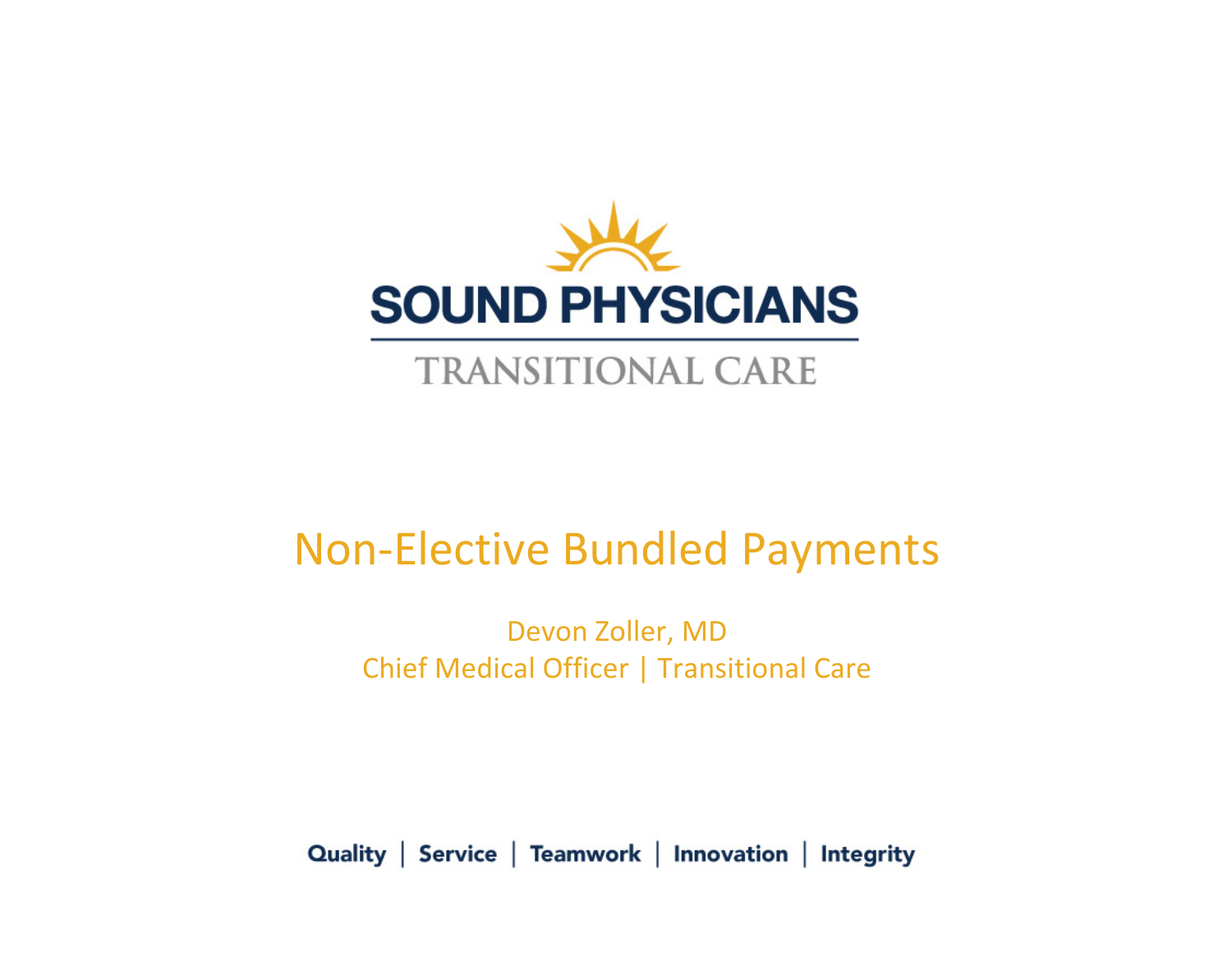## **SOUND PHYSICIANS – WHO WE ARE**

### **Our Growth Has Been Fueled By Our Performance**



#### **Physician-led Organization**

Founded in 2001. Approximately 2,300 Physicians and 500 APPs in more than 230 acute care hospitals nationwide



**Driving Acute Episodic Improvement** Through Emergency Medicine, Hospital Medicine, Critical Care, and Transitional Care



**Managing \$1.7B in BPCI Program** Largest Physician group participant in CMS' Bundled Payment Care Improvement "BPCI" program



**Annual Cost Savings of > \$1,000 per Episode** By demonstrating a track record of successfully managing care coordination

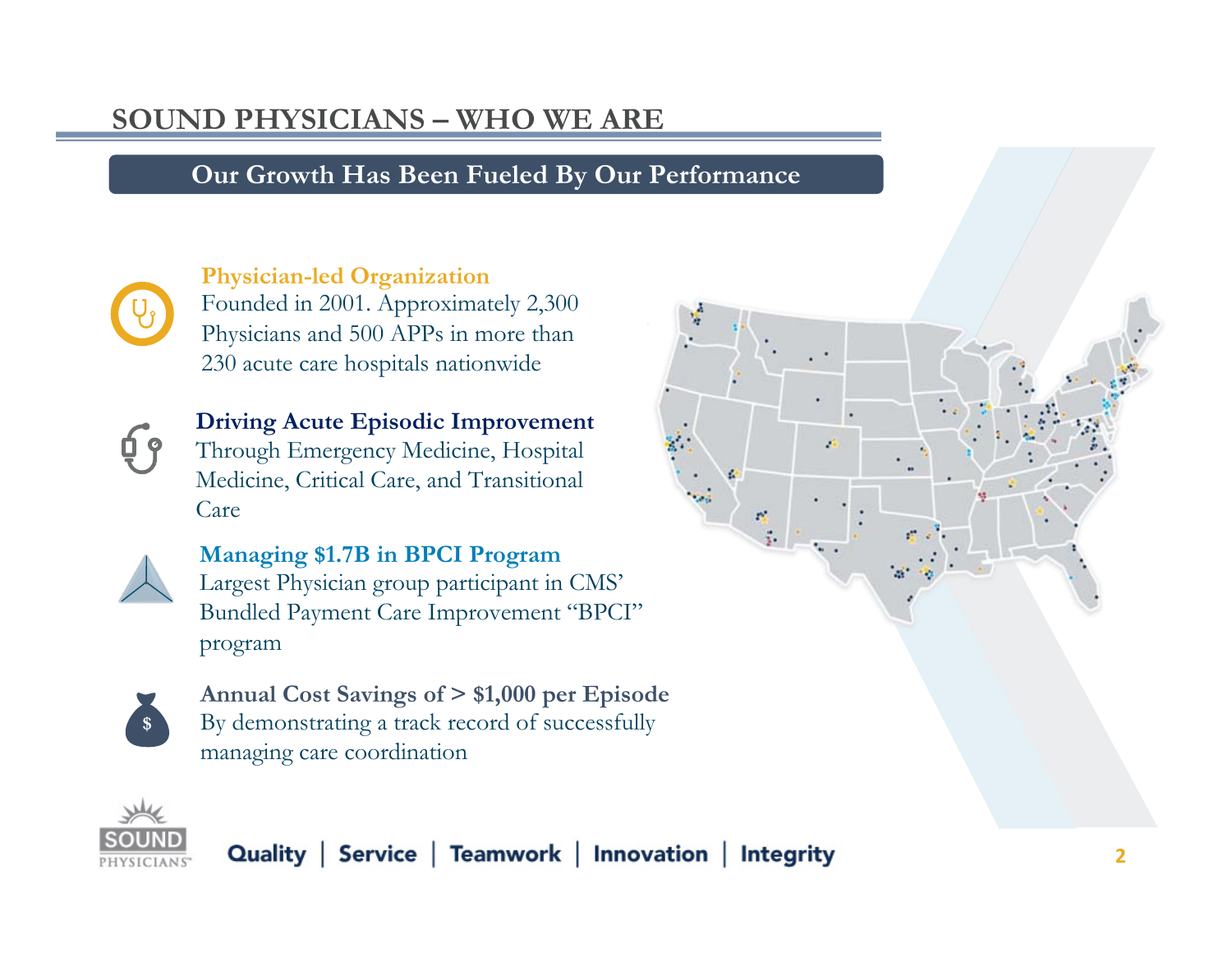## **MANAGING THE ACUTE EPISODE OF CARE**





### **Managing Care from Hospital Admission Through 90 Days**

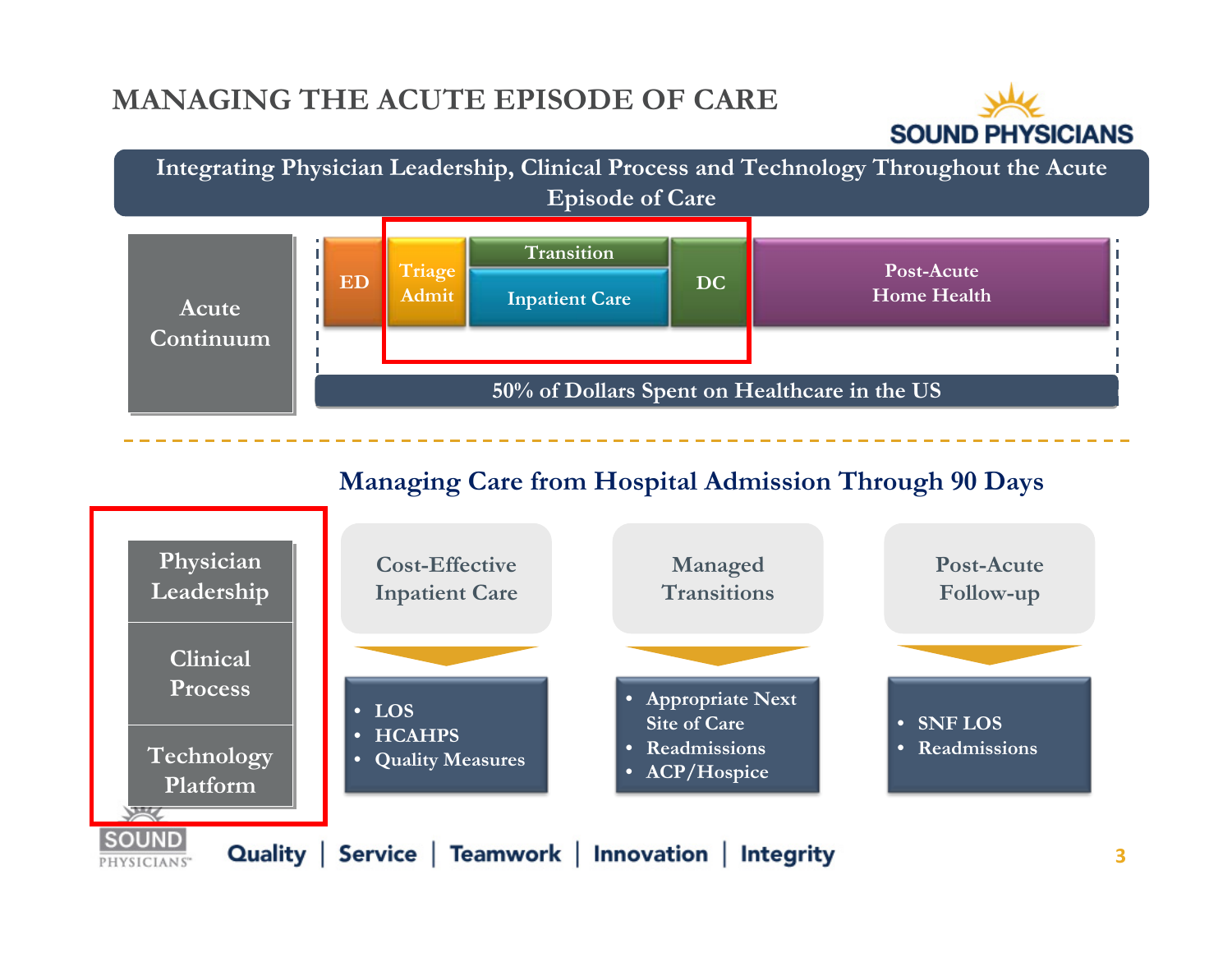## **Patient Care Strategy**





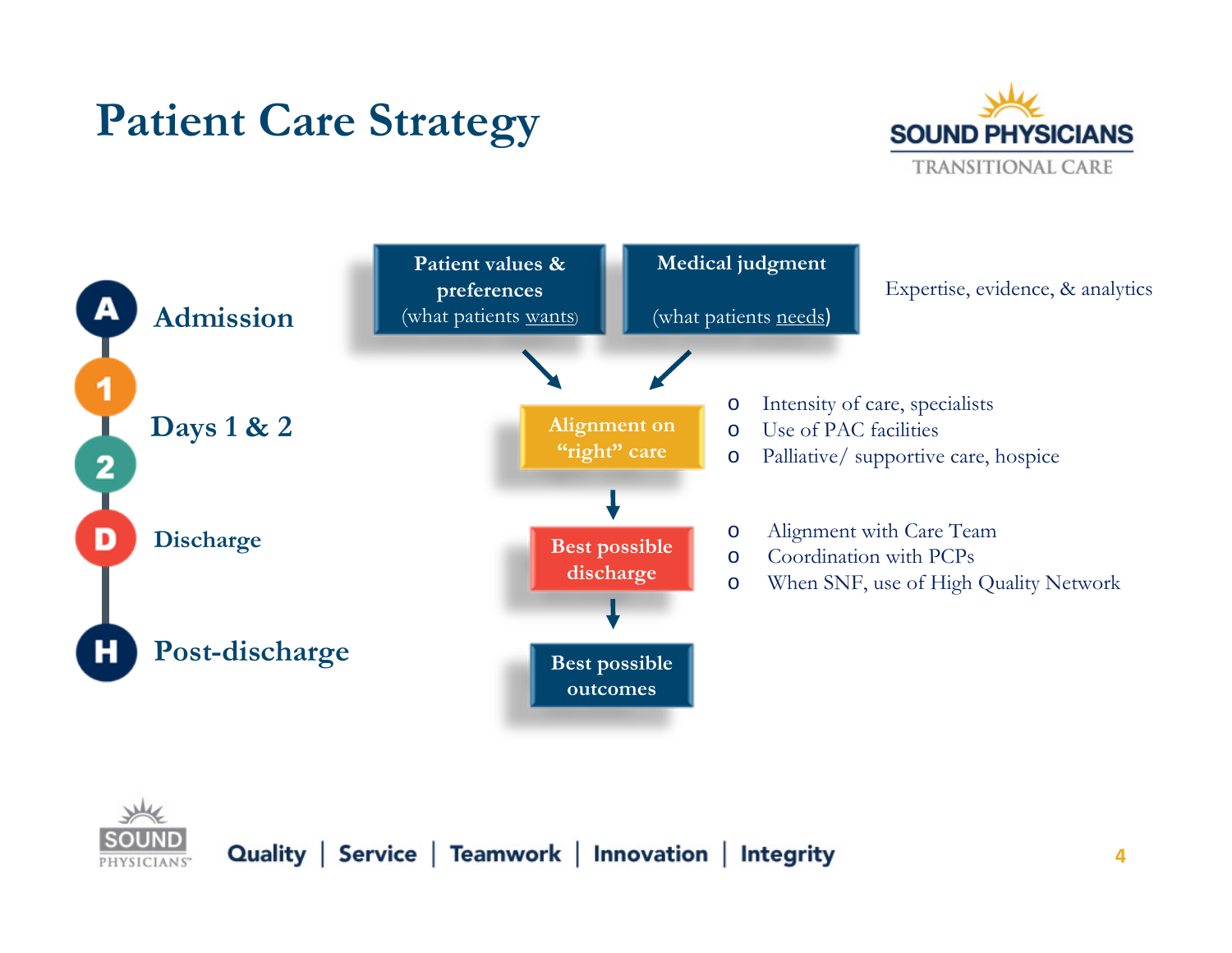## **High Impact Interventions**



#### **Resources are Focused on a Small Number of High-Yield Interventions**

### **Appropriate Next Site of Care**

- Facilitate multidisciplinary NSOC approach
- $\bullet$  Conduct patient assessments & guide Post-Acute care decisions
- •Home Health networks
- $\bullet$ Ensure Advanced Care

& Goals of Care

**Planning Transitional Care RNs** 

**Physician Leadership Physician Leadership Performance Data** 

### **Managing SNF Utilization**

- High quality SNF networks
- • Provide Post-Acute coordination – Post Acute Reps

## **Preventing Failed Discharges**

- • Informed goals of care discussions
- Provide Post-Acute Coordination – PCP follow up
- High quality SNF and HH networks

**Point-of-Care Workflows** 

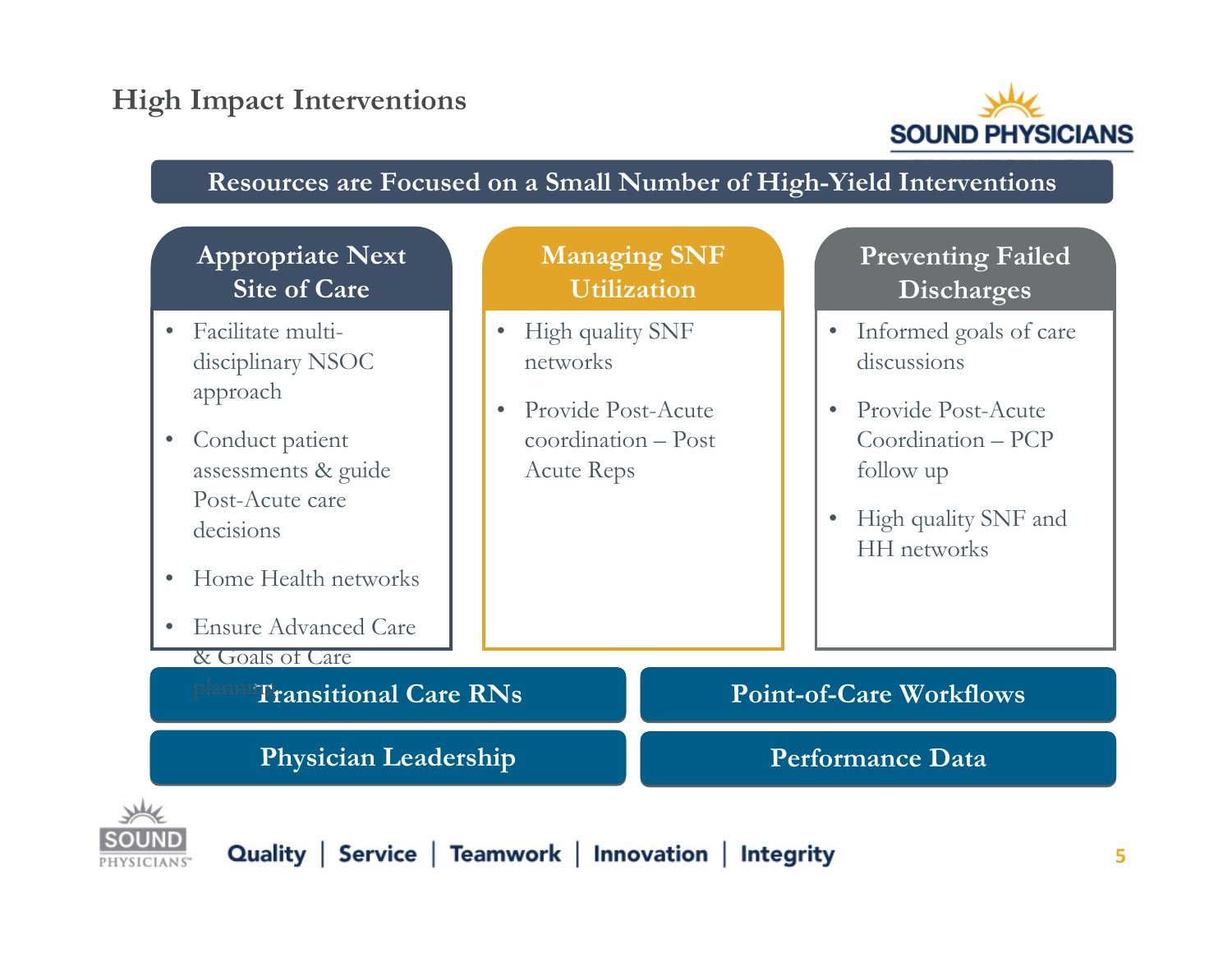



## **Surprise Question "No" & Outcome**



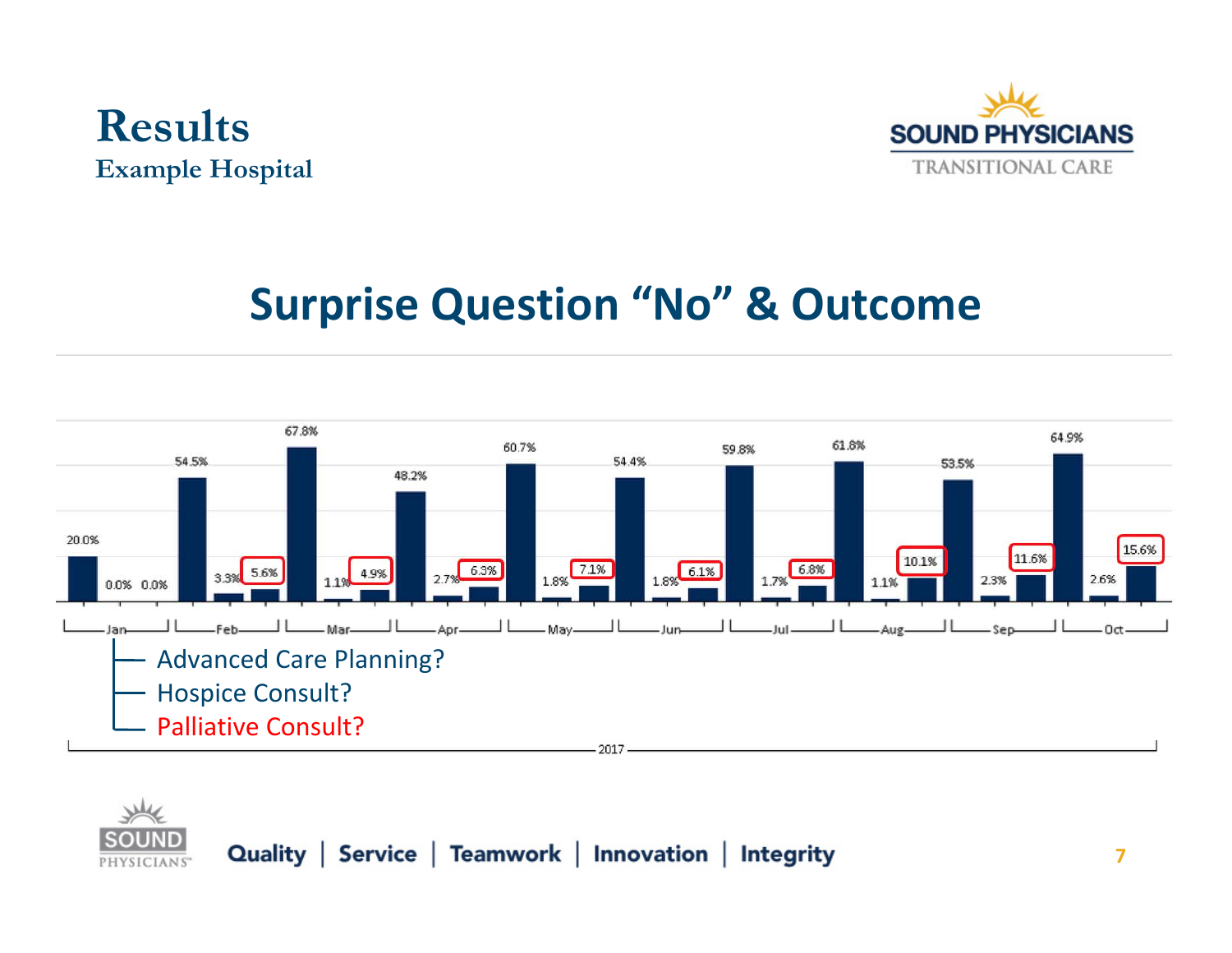# **Analytics Powered by N** Sound Metrix